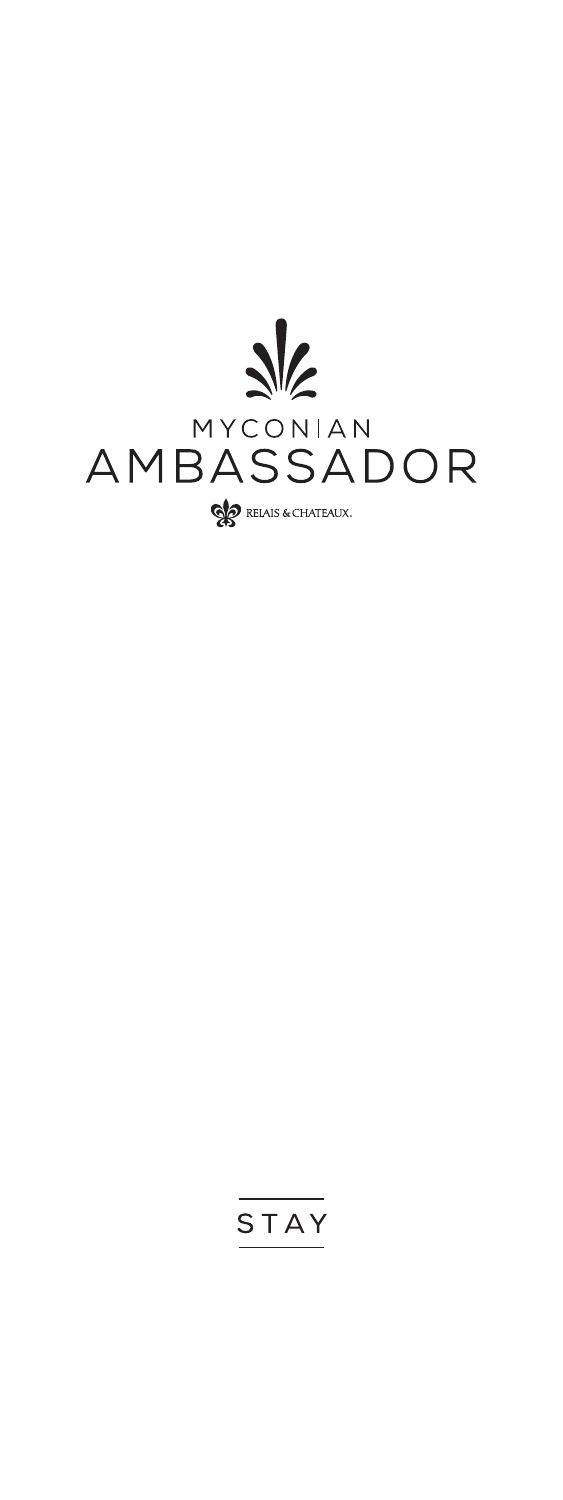| Sourdough Bread                  | 8€ |
|----------------------------------|----|
| With extra virgin olive oil,     |    |
| fresh Myconian cheese and olives |    |

## Snacks

| Toast<br>With cheese and either ham<br>or smoked turkey<br>and French fries                                                    | 14 € |
|--------------------------------------------------------------------------------------------------------------------------------|------|
| Ambassador Club Sandwich<br>Roast chicken, bacon, egg mayo,<br><b>Graviera Naxou and French fries</b>                          | 24 € |
| Sando Tuna Katsu<br>Relies red pepper, iceberg,<br>avocado and green salad                                                     | 22€  |
| $\bullet$ Vegetarian Sandwich<br>Olive paste, grilled vegetables,<br>feta cheese and green salad                               | 18€  |
| <b>Cypriot Pita</b><br>Stuffed with grilled chicken,<br>yoghurt and French fries                                               | 22€  |
| Gyros<br>Pork or chicken, ladopita, iceberg,<br>tomatoes, cucumber,<br>tzatziki and French fries                               | 25€  |
| "Black Angus" Beef Burger<br>Graviera or cheddar cheese,<br>crispy bacon, caramelised onions,<br>truffle mayo and French fries | 26€  |
| Homemade Pizza Margherita                                                                                                      | 52 € |

For the dishes with asterisk (\*) there is a supplement charge for guests on half-board basis. Extra virgin olive oil has been used for the preparation of each dish

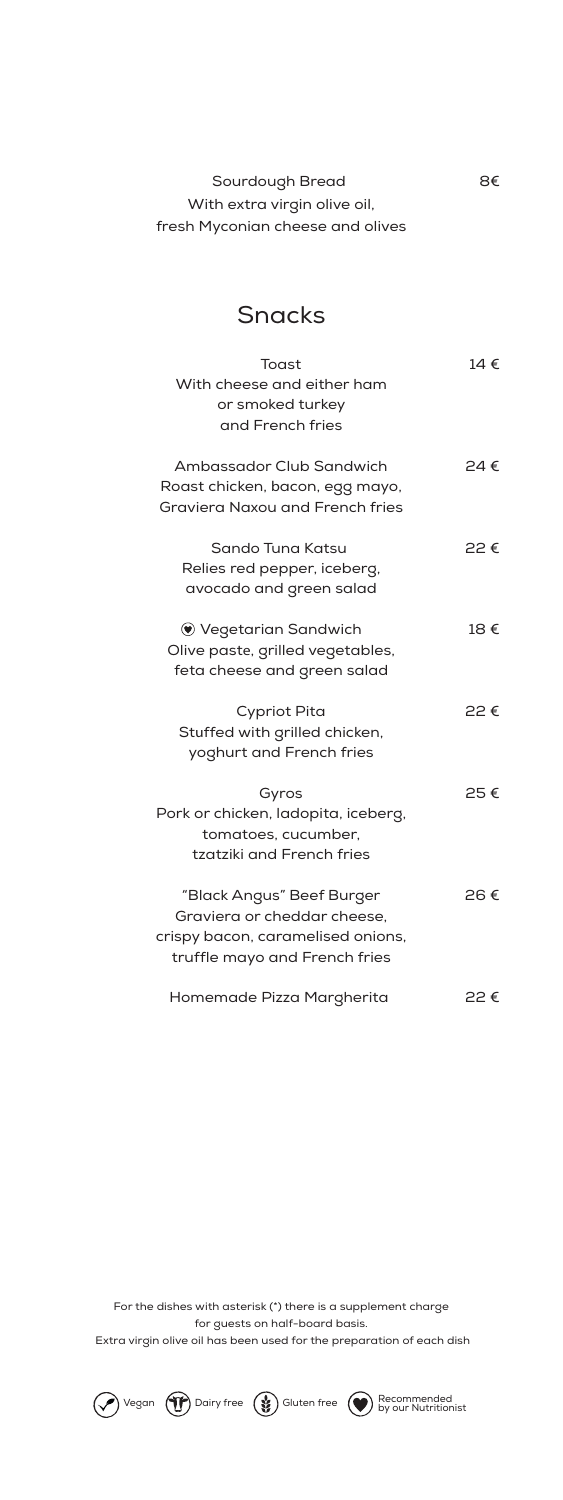| Homemade Greek Pizza               | $P P \in$     |
|------------------------------------|---------------|
| Feta cheese, olives, peppers and   |               |
| tomatoes from Santorini Island     |               |
| Truffle Pizza & Garlic White Sauce | $32 \epsilon$ |

## Appetizers

| <b>Traditional Spreads</b><br>Served with grilled pita, tzatziki,<br>fish roe salad and spicy feta        | 20€           |
|-----------------------------------------------------------------------------------------------------------|---------------|
| <b><i>(f)</i></b> (g) Grilled Octopus<br>Served over Santorini fava with<br>caramelised onions and capers | $24 \in$      |
| <b>Local Mykonian Pies</b><br>Wrapped with onions, cheese, fennel, dill                                   | 18€           |
| ᠭ Fried squid                                                                                             | 20€           |
| <b>● Shrimp Mikrolimano</b><br>Shrimp in a tomato ragù<br>with crumbled feta cheese                       | 25€           |
| <b>Fried Zucchini Balls</b><br>with tzatziki                                                              | 16€           |
| Saganaki<br>Pan-fried kefalograviera cheese with fresh lemon                                              | 16€           |
| $\circledast$ $\circledast$ Marinated Fresh Fish<br>with summer sliced vegetables                         | $22 \epsilon$ |

Extra virgin olive oil has been used for the preparation of each dish

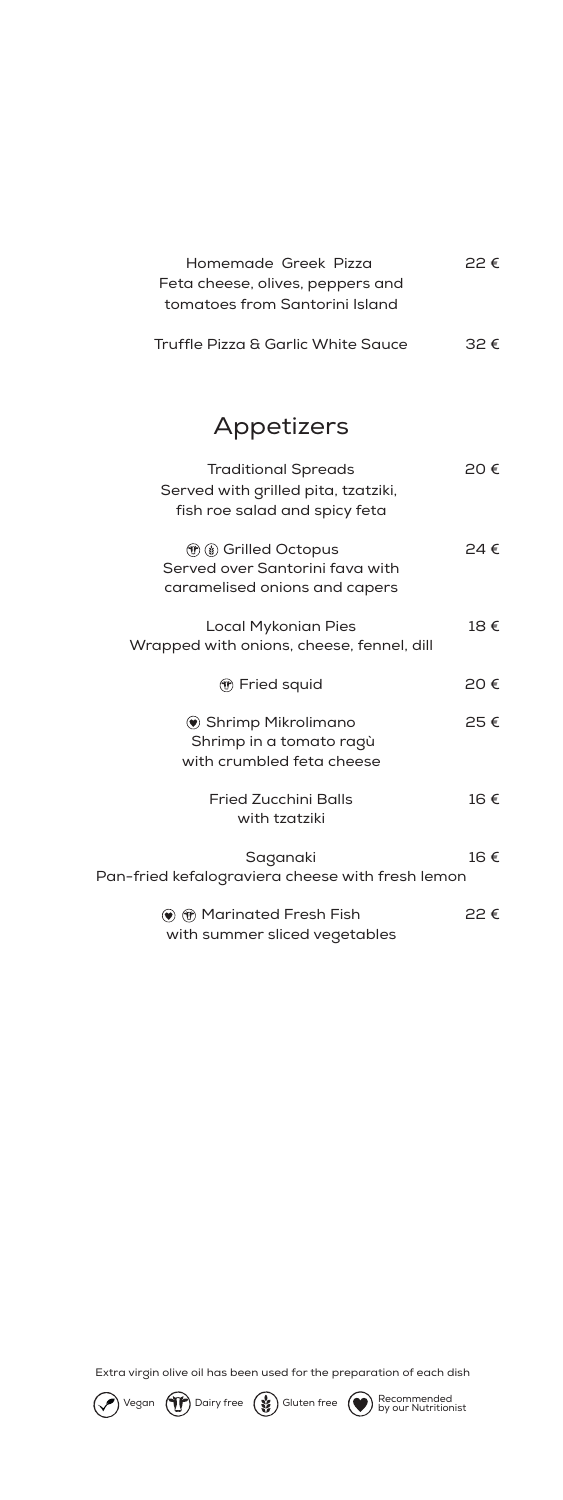#### Salads

| $\bullet$ Traditional Greek Salad                                                 | 20€           |
|-----------------------------------------------------------------------------------|---------------|
| with feta cheese, barley rusks,                                                   |               |
| olive oil and oregano                                                             |               |
| $\circledast$ $\circledast$ $\circledast$ $\circledast$ Buddha Bowl               | 16€           |
| with quinoa, cherry tomatoes, carrot, cucumber                                    |               |
| avocado, green salad and oil lemon sauce                                          |               |
| chicken 10€ shrimp 16€ tuna 14€                                                   |               |
| $Row($ or Fried Burrata                                                           | $22 \epsilon$ |
| with balsamic-marinated cherry tomatoes                                           |               |
| $\left(\bigcirc \right) \left(\mathcal{C}\right)$ ( $\mathcal{C}$ ) Avocado Salad | 18€           |
| With baby spinach, citrus-ginger dressing                                         |               |

#### Pasta

| Seafood                                   |               |
|-------------------------------------------|---------------|
| Pasta with scallops, shrimp,              |               |
| calamari and tomato confit                |               |
| Garganelli                                | $22 \epsilon$ |
| with slow-cooked chicken ragù             |               |
|                                           |               |
| (៖) Wild Mushroom Risotto                 | 26 €          |
| with San Michali cheese from Syros Island |               |
|                                           |               |
| ⊕ Vegan Pasta                             |               |

With seasonal vegetables and fresh tomato

Pasta dishes also available with gluten-free pasta Extra virgin olive oil has been used for the preparation of each dish

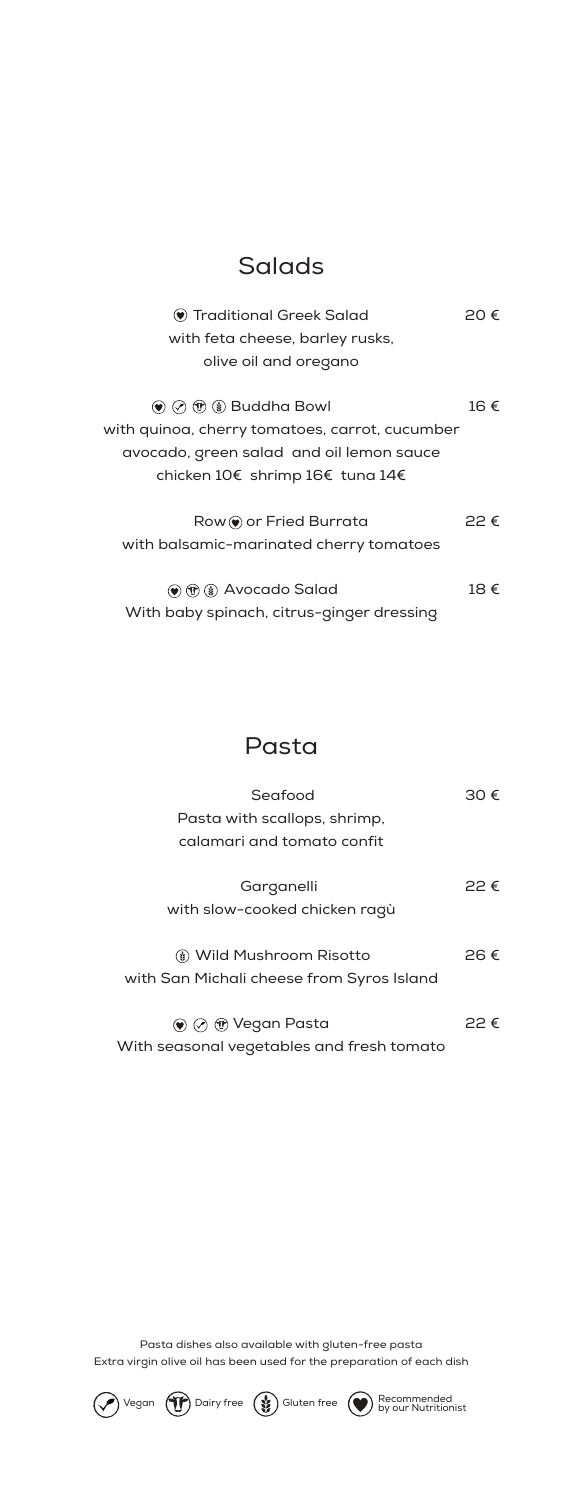## Main Courses

| Chicken Breast<br>Grilled baby lettuce, crispy bacon<br>and Caesar's sauce                            | 26€        |
|-------------------------------------------------------------------------------------------------------|------------|
| <b>(8) Prime Beef Steak</b><br><b>Buttered baby potatoes</b><br>and Padron peppers                    | 44 €*      |
| <b>Grilled Lamb Chop</b><br>with aromatic herbs, on a crispy pita bread,<br>tzatziki and French fries | 30€        |
| $\bullet$ $\bullet$ Filleted Fish of the Day<br>with baby vegetables and seasonal greens              | 35€*       |
| $\circledast$ $\circledast$ $\circledast$ Fresh Fish of the Day<br>with grilled vegetables            | 130€ / kg* |

 For the dishes with asterisk (\*) there is a supplement charge for guests on half-board basis.

Extra virgin olive oil has been used for the preparation of each dish

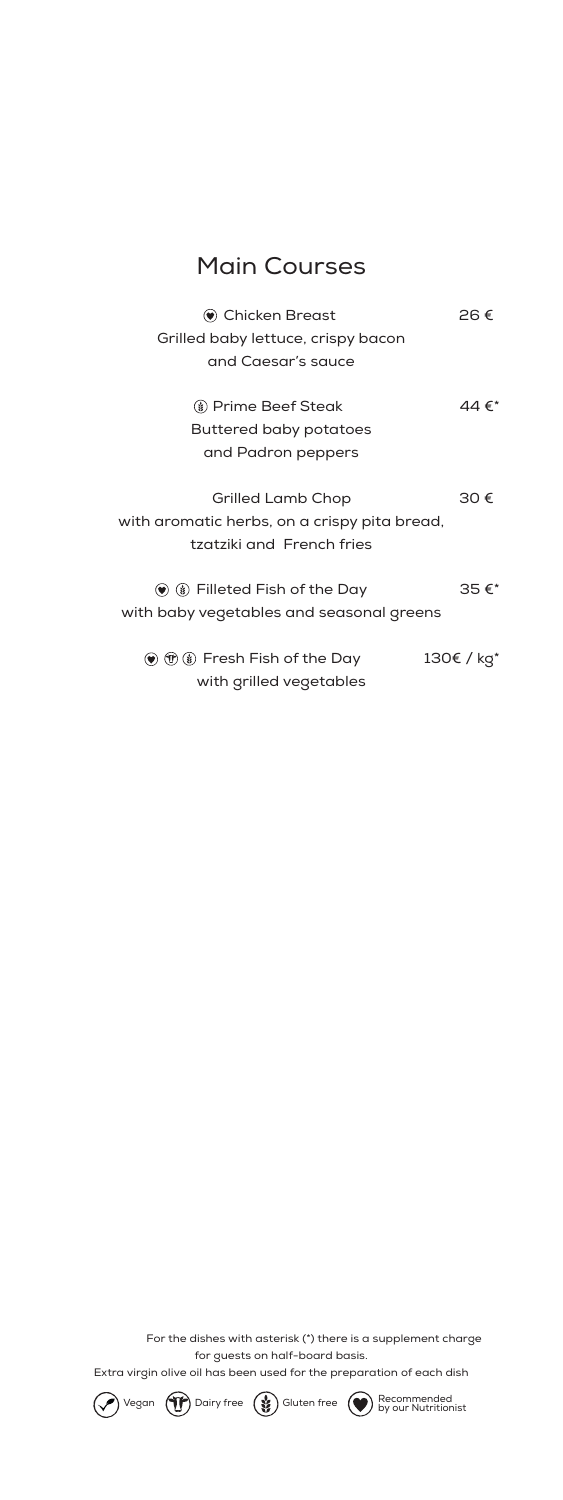#### **Desserts**

| <b>Greek Diples</b>                                            | 16€ |
|----------------------------------------------------------------|-----|
| with walnuts                                                   |     |
| and cinnamon ice cream                                         |     |
| Orange Pie                                                     | 16€ |
| with citrus mousse                                             |     |
| and vanilla ice cream                                          |     |
|                                                                |     |
| <b>Greek Cheesecake</b>                                        | 16€ |
| with red berries                                               |     |
| and raspberry sorbet                                           |     |
|                                                                |     |
| $\circledast \oslash \circledast \circledast$ Brownies Avocado | 16€ |
| With chocolate-avocado cremeux and red fruits                  |     |
|                                                                |     |
|                                                                |     |
|                                                                |     |
| ⊙ ® 8 Seasonal Fruits                                          | 16€ |
|                                                                |     |
|                                                                |     |
| Handmade selection of ice creams 5€/ scoop                     |     |
| vegan ice creams available                                     |     |
|                                                                |     |
|                                                                |     |
|                                                                |     |

Handmade selection of sorbets 5€/ scoop

Platter of Greek cheese and cold cuts 22 €

Extra virgin olive oil has been used for the preparation of each dish

Vegan Dairy free Gluten free Recommended by our Nutritionist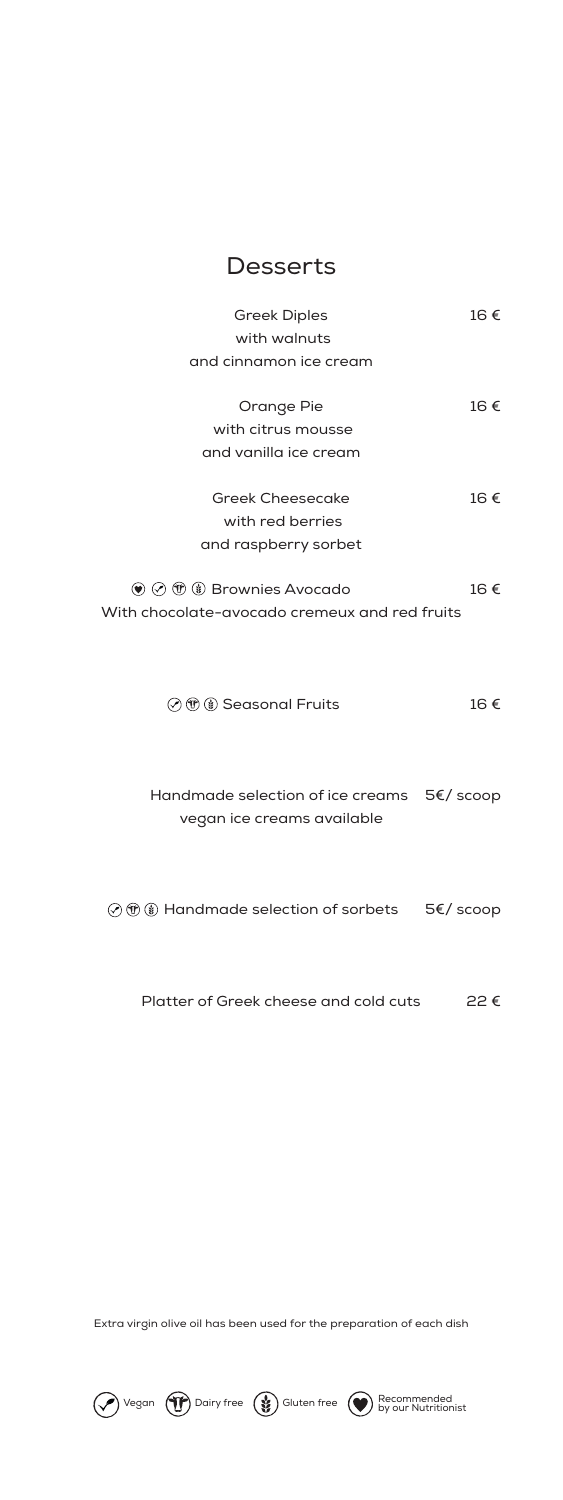CONSUMER IS NOT OBLIGED TO PAY IF THE NOTICE OF PAYMENT HAS NOT BEEN RECEIVED (RECEIPT-INVOICE) All taxes are included. Gratuity is not included